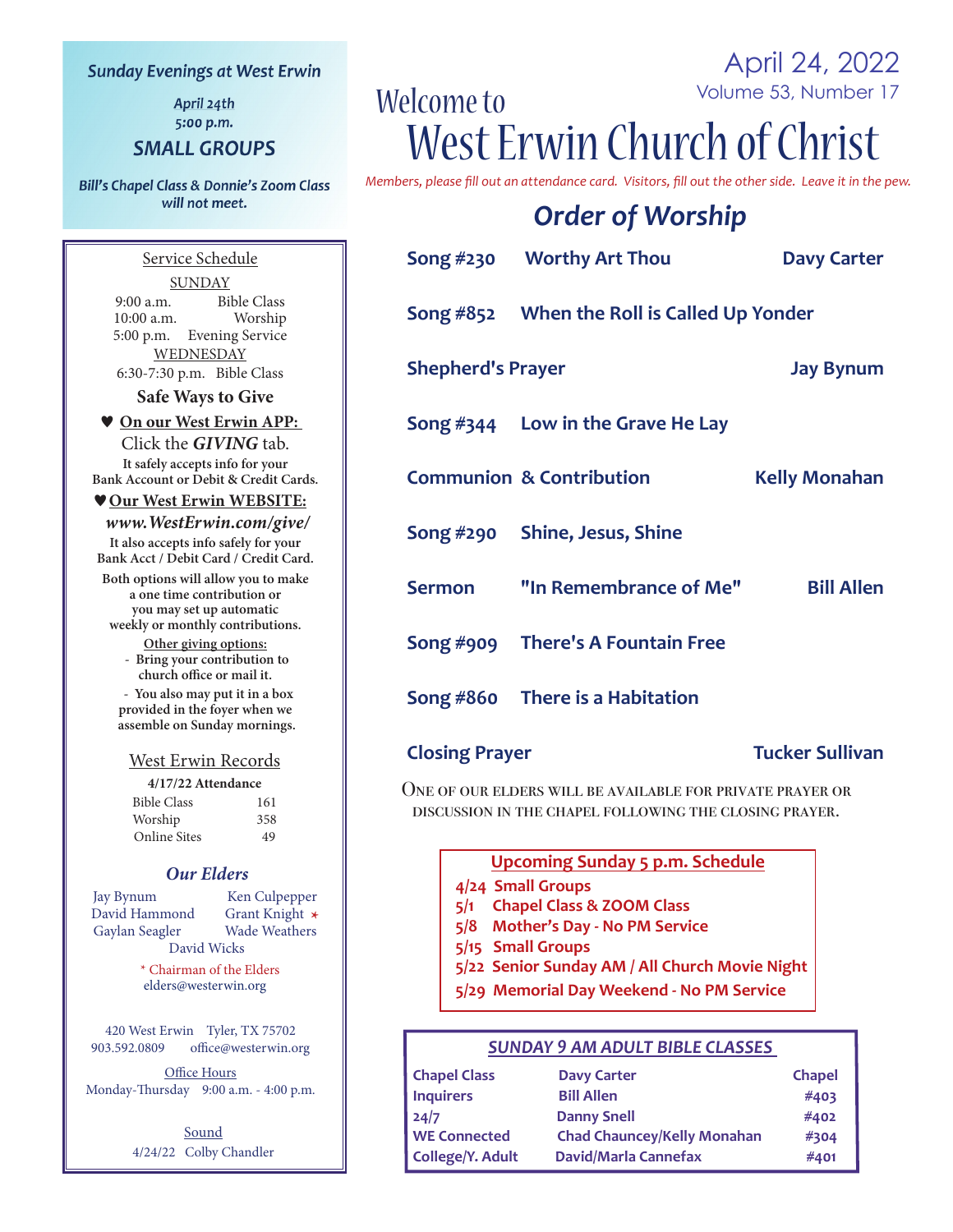### *"In Remembrance of Me"*

Over the past month we have considered the Lord's Supper, the Church's Family Meal. But what does all this say about the significance of the Lord's Supper ?

1 Cor. 11:17-34; 10:14-22; 5:6-8

1) The Lord's Supper is the point of the assembly. We need to partake of the Communion week.

2) We in a very real way the great events of God's Salvation History each time we partake of the Communion. The Lord's Supper is something we , not watch.

3) The Lord's Supper has great significance.

4) The aspect is also very important as we share in the Communion.

5) The Lord's Supper has \_\_\_\_\_\_\_\_\_\_\_\_ implications.

6) The Lord's Supper expresses our \_\_\_\_\_\_\_\_. Because the Communion looks ahead to the return of the Savior it should be a time of "contemplative"

## The Lighthouse

*– Be the light in someone else's storm.*



Howdy! This is Tucker Sullivan!

 We will be using this section of the bulletin for our Youth Group moving forward! Be looking for pictures from recent events, a schedule for the upcoming weeks, bigger events down the road, and other randomness pertaining to the Youth Group.

 Interested in hosting the youth group at your house? We have multiple slots throughout the upcoming months that need to be filled... Contact Tucker: tsullivan@westerwin.org

### *Next Three Weeks:*

- April 24 Wiffle Ball/Kickball @ ROC (3-6pm)
- April 29 Girls & Guys Nights (Respective Locations)
- April 30 Six Flags Trip (\$20/Student) (FLC 9am // FLC 9pm)
- May 1 Youth Families @ WE Member's Home

### *Big Events Coming Up:*

- Church Camps (June 12-18th & July 17-23rd)
- Local Service Week (June 26-30th)
- Youth Families // Sight and Sound Theater (July 7-9th)

**SCAN WITH YOUR PHONE CAMERA THE 2022 YOUTH SUMMER CALENDAR** 

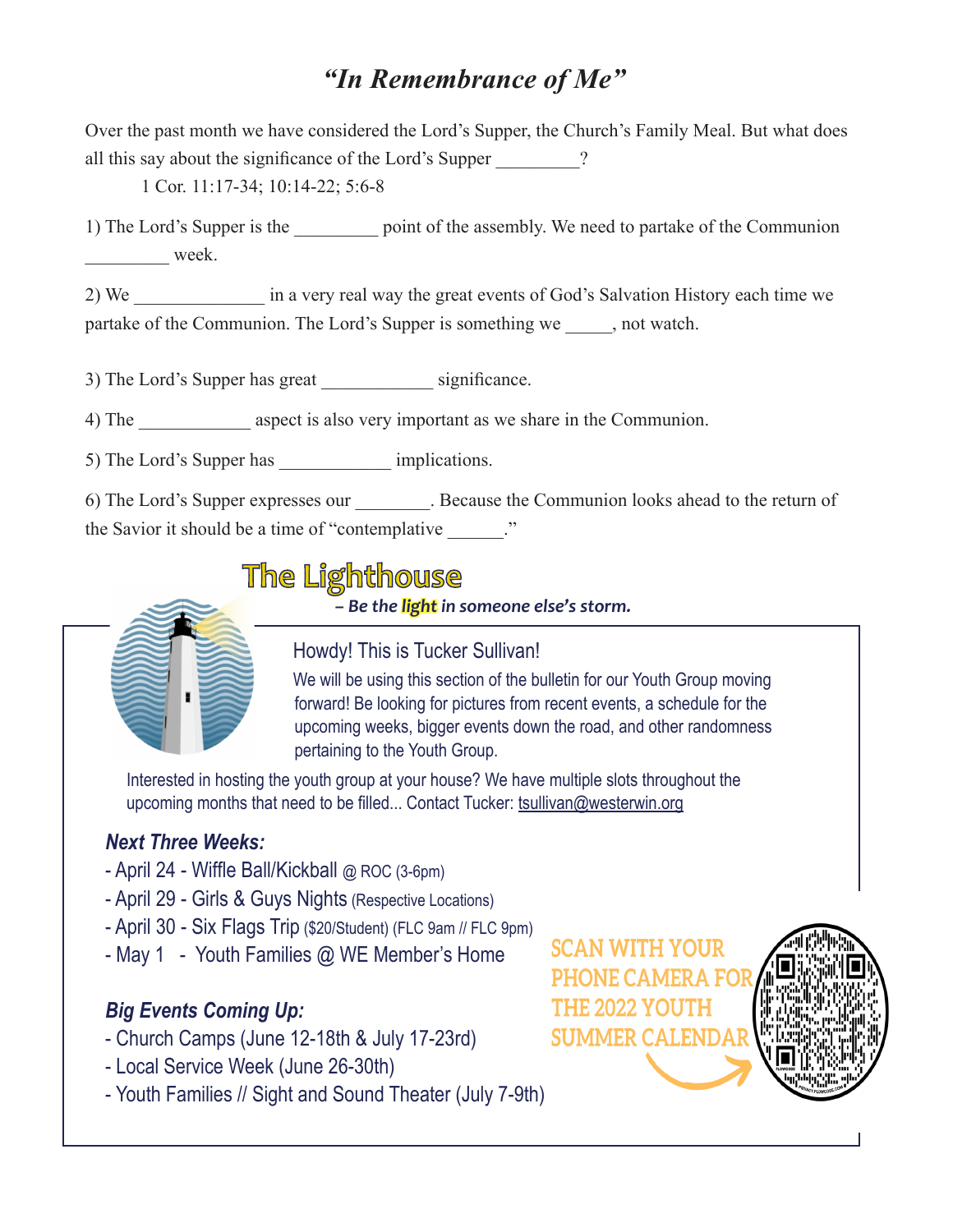

**6:30 p.m.** WE Connect Room #304 **Ladies' Class Room #403 Chapel Class Chapel**



**Come join our YAH family! Enjoy the company of our 55+ crowd. Monthly meals together! Special holiday parties with entertainment! Quarterly areawide dinners with other congregations! Bus day trips! Email office@westerwin.com to receive our newsletter.**

**YAH will begin monthly get-togethers and the next one will be May 12 at 6:00 pm at the FLC. We will play games, visit and enjoy a meal together. If you don't play games, please join us anyway for visiting and eating. If you have any questions, you can reach out to James Gullion.**

## *SAVE THE DATE!*

*The Camp Deer Run dedication of Corbin's Cabin Sunday, April 24th at 3:00 p.m. -----------------------*

*Texas Normal Singing School ACU July 17-22 SingingSchool.org (806) 777-8417*

### **Thank You!**

**Dear West Erwin Family - I've been overwhelmed by the goodness of my church family over the last two years. You have been such a blessing to me and I appreciate your care and concern. Love, Jane Jones**

**Words cannot express how much love so many of you showed us during the difficult loss of Drew. Thanks for the food, green plant, cards, calls, texts, visits and most importantly the prayers and hugs. We are so very blessed to have such a wonderful church family.** 

 **Keith and Shelia Harris** 

**Church Family, Thank you for all your prayers, calls and cards. Ponder Wright**

**Thank you for your generous donation to our Boles commissary. May God's love and peace surround you all. Melissa R for Arms of Hope**

### DIGGING DEEP IN SCRIPTURE

Ladies' Wednesday Night Class Room #403 6:30 p.m.

 April 27th: "Bible Greats – Why Did God Choose Them?"